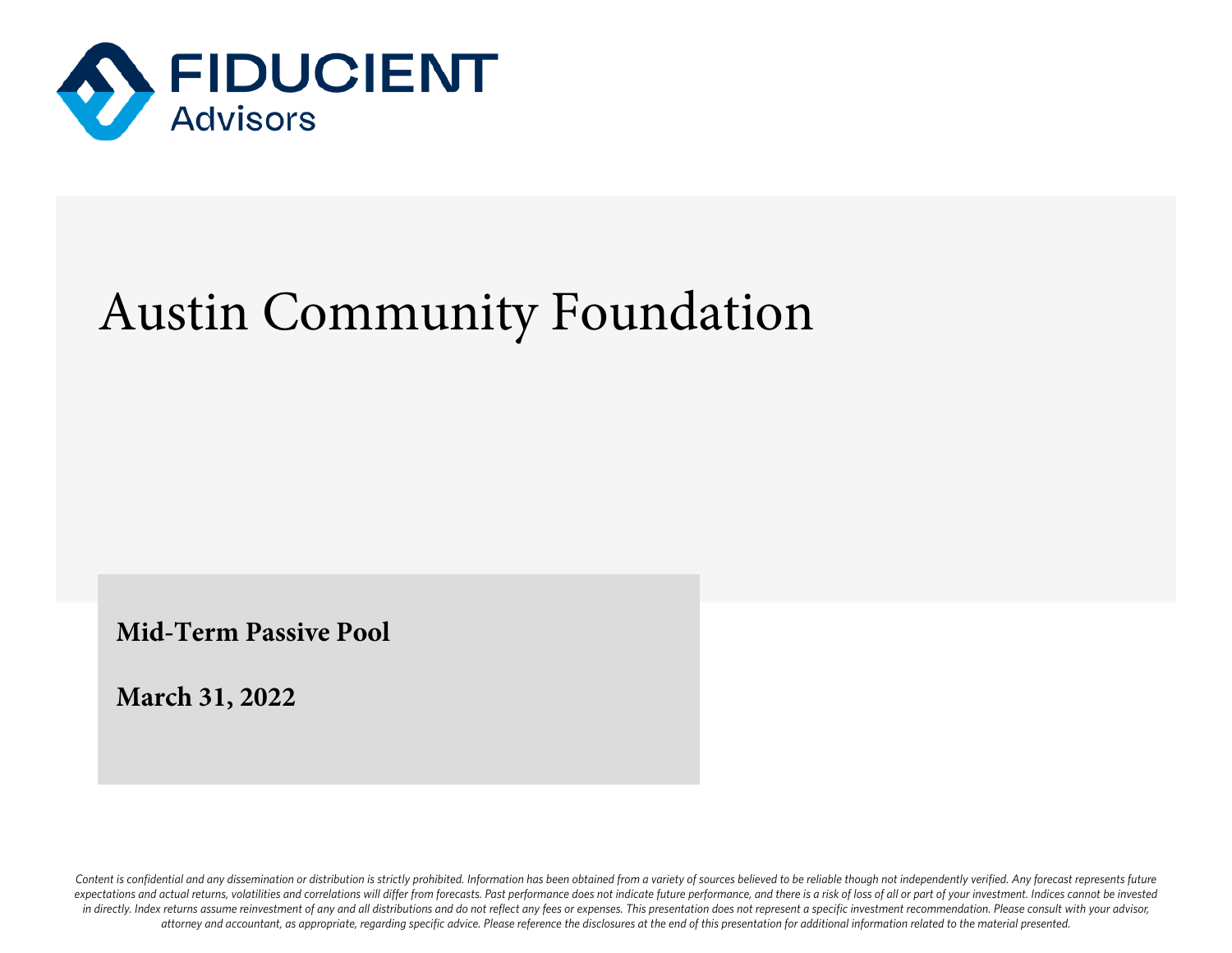## Austin Community Foundation



M-T Passive Pool March 31, 2022